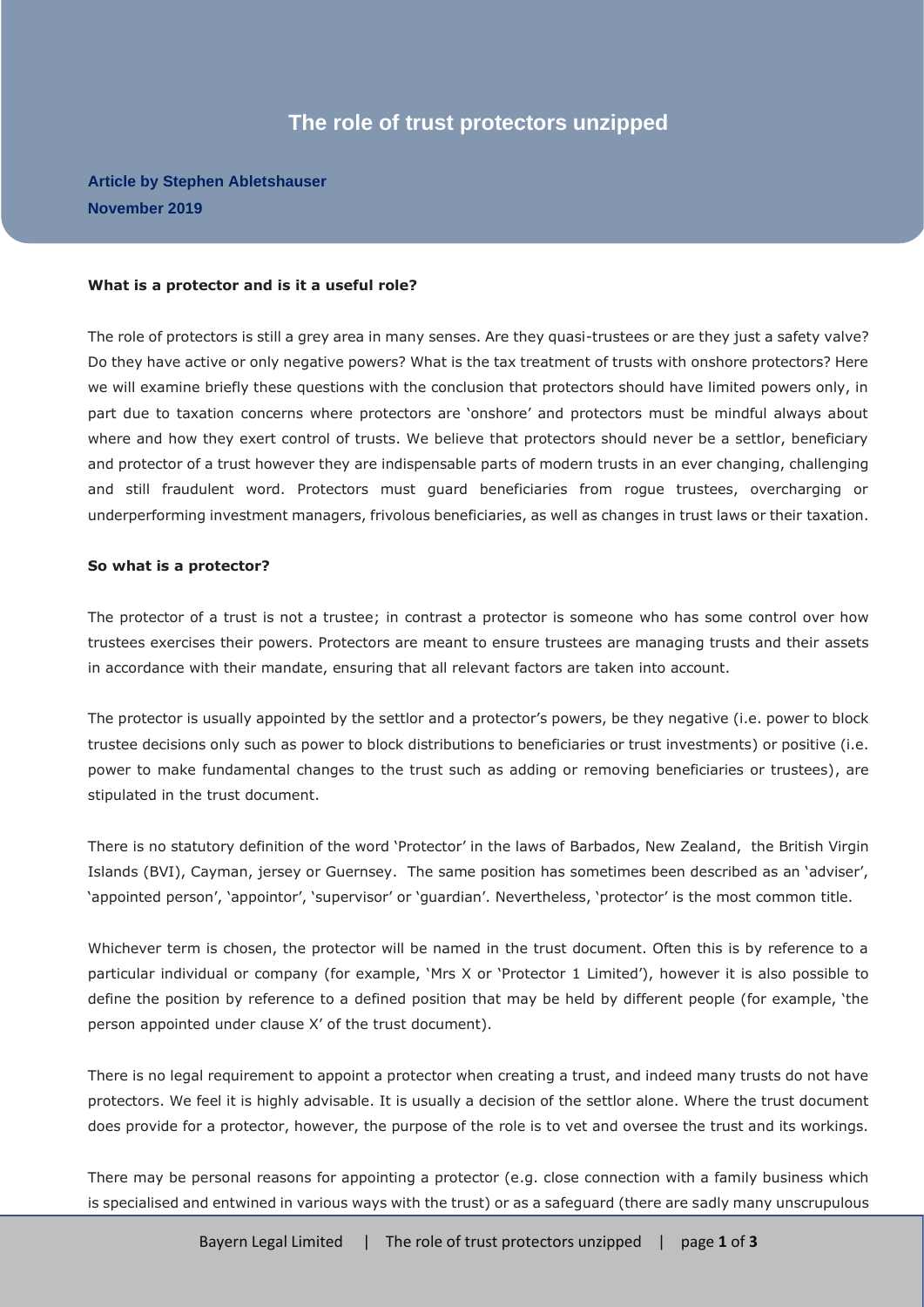trustees and trust investment advisers who make decisions seemingly in order to make secret profits rather than to benefit the trust, its aims and beneficiaries). Leaving aside mistrust, trust treatment, especially in relation to taxes, is evolving globally and a sound jurisdiction (or trust company) now may not be so in 10 or 20 years' time.

## **Who should be a protector?**

The choice of who to appoint as protector is open however as you may have surmised, a professional person with deep knowledge of trusts and taxes and who has the best wishes of the beneficiaries and settlor at heart is ideal. The settlor can be a protector however if so, the settlor should never also be a beneficiary in our view, lest the trust might be deemed a sham as the trust assets in such cases could not be deemed to be disposed of genuinely. Beneficiaries can be protectors although this may lead to conflict and conflict of interest with other beneficiaries. A trusted professional friend or relative often adopt the position. In some cases the settlor might prefer to appoint a professional protector like Bayern Legal which would perhaps be more likely to act impartially in the event of a family dispute, whether among the beneficiaries or between the trustee and a beneficiary.

The only likely restriction is that the protector would not normally also be a trustee, as this would defeat the purpose of having a separate role, but there is no legal restriction on this.

### **What powers might a protector have?**

Protectors are invariably fiduciaries and so owe a duty of care to the beneficiaries. Whenever the protector's involvement is required, it must consider what course of action is in the beneficiaries' best interests, and the courts can remove any protector who is not in line!

Although the courts have not yet fully identified when a protector can bring legal proceedings, it is accepted that he has standing to do so in any matter relating to the exercise of his powers under the trust or in any matter where his powers are relevant.

Examples of positive powers include the appointment or removal of trustees, advising the trustee to act in a certain way, adding or removing beneficiaries and transferring the trust to a different jurisdiction. Negative powers typically involve requiring the protector's consent before the trustee can do something, for example, transferring assets to beneficiaries, decisions relating to any substantial trust investment and amending the class of beneficiaries or terms of the trust generally. In some cases, trustees are merely bound just to keep the protector informed of any such material actions or changes.

Protector's roles in court cases have been found to mean it must ensure the trustees have due regard to the settlor's wishes not to ensure that the settlor's wishes are always carried out as an inalienable right. As life changes after the passing of a settlor, trustees are and must be flexible having regard to changes in relevant circumstances. This was underlined by the Jersey case of the Matter of the A Trust [2012] JRC 169a.

#### **How we can help?**